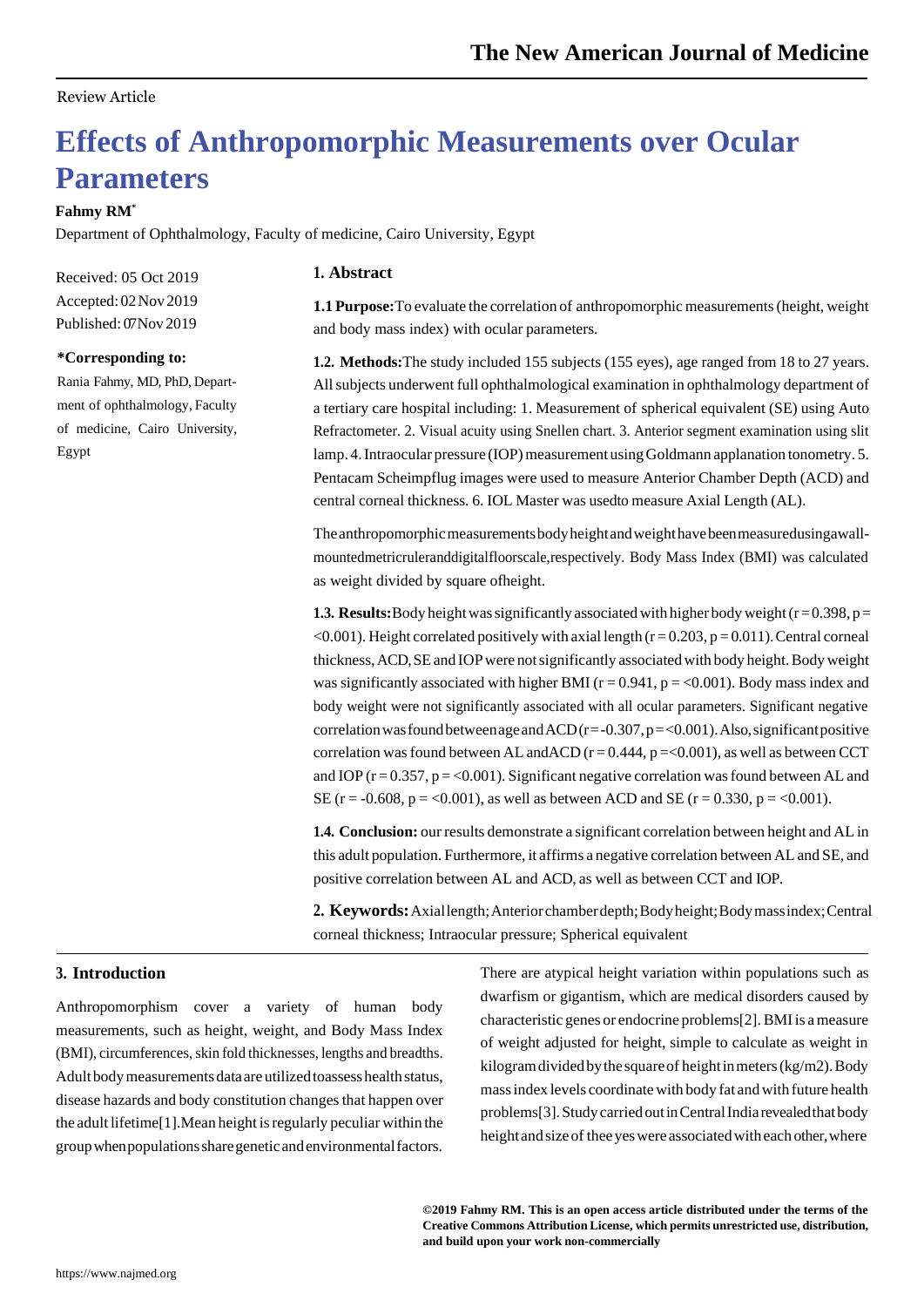taller subjects had larger eyes with flatter corneas. An increase in body height per 10 cm was associated with an increase in anterior chamber depth by 1% and an increase in vitreous cavity length by1%. Subjects with a higher BMI had shorter eyes, flatterand thicker corneas. Taller subjects and subjects with a higher BMI were more hyperopic[4].The anterior chamber angle is opened and the ACD is normal as assessed by slit-lamp biomecroscopy and gonioscopy in open-angle glaucoma. The chamber angle is either occluded by≥15 degrees or the peripheral ACD is≤25% of corneal thickness in angle-closure glaucoma. The Beijing Eye Study that aimed to assess differences in anthropomorphic measures between POAG and PACG, they found that PACG was significantly associated with shorter body height, age, hyperopic refractive error, female gender and a shallower anterior chamber. But, it did not vary significantly in terms of body weight, BMI and optic discarea. The only parameter to retaina significant difference between the two glaucoma groups was ACD. Age, gender, body height, refractive error and level of education were nolongersignificantlyassociatedwitheitherofthetwoglaucoma groups[5].In our study, we were evaluating the relationship of anthropomorphic parameters including the height, weight and BMI with ocular parameters. The results may be helpful in inclusion of body parameters in the list of diagnostic variables and risk factors of some ocular diseases such as angle- closure glaucoma.

## **4. Subjects and Methods**

The study included 155 subjects (155 eyes), age ranged from 18 to 27 years. All subjects underwent full ophthalmological examination in ophthalmology department of a tertiary care hospital including: 1.Measurement of spherical equivalent(SE) and Intraocular pressure (IOP) using Auto Refractometer (TRK-1P fromTopcon)2.Visual acuity using Snellen chart. 3.Anterior segment examination using slit lamp. 4. Pentacam Scheimp flug imageswereusedtomeasureAnteriorChamberDepth(ACD)and central corneal thickness. 6. IOL Master was usedto measure Axial Length (AL).The anthropomorphic measurements body height (in meter) and weight (in kilogram) have beenmeasuredusingawallmountedmetricruleranddigitalfloorscale,respectively. Body Mass Index(BMI)wascalculatedasweightdividedbysquareof height (kilograms per square meter).The mean age was 20.63±1.529 yearsoldandtherangewasbetween18to27yearsold. Patients with cataract, glaucoma, anterior segment inflammation or any systemic diseases with ocular complications were excluded. The protocolof the studywas explained to eachparticipant atthe time of recruitment and informedcon sent was obtained according to the Declaration of Helsinki.

## **5. Statistical Analysis**

Statisticalanalysiswasperformedbyusingacommerciallyavailable statistical software package (SPSS for windows, version 22.0). Measurable data of the study was presented as mean ± standard deviation (SD). The association between clinical measurements was analyzed by Pearson's sample correlation coefficient (r) test. All *p*-values were two-sided and were considered statistically significant when the values were less than 0.05.The mean age of subjects was 20.63±1.529 years. The mean body height was  $1.59 \pm 0.057$  m (range, 1.45 to 1.76 m), and the mean body weight was  $59.83\pm13.307$  kg (range, 40 to  $111.9$  kg), resulting in a mean BMI of  $23.97 \pm 4.859$  kg/m<sup>2</sup>(range, 16.023 to 42.638 kg/ m<sup>2</sup>). The mean spherical equivalent (SE) of refractive error was-1.076±1.862 diopters(range,-7.50 to+7.75 diopters)(**Table 1**).

A moderate but significant negative correlation was found between age and  $ACD(r = -0.307, p = <0.001)$  (**Figure 3-1**). Axial length, SE, CCT and IOP were not significantly associated with age (**Table 2**). Moderate significant positive correlation was found between body height and body weight ( $r = 0.398$ ,  $p = <0.001$ ). There was a positive weak correlation between body height and AL(r=0.203, *p*=0.011)(**Figure 3-2**).Central corneal thickness, IOP, ACD and SE were not significantly associated with body height (**Table 3**). Strong significant positive correlation was found between bodyweight andBMI(r=0.941,*p*=<0.001).Bodymass index and body weight were not significantly associated with all ocular parameters (**Table 4 & 5**).

A moderate but significant positive correlation was found between AL and ACD ( $r = 0.444$ ,  $p = \langle 0.001 \rangle$  (**Figure 3**), as well as between CCT and IOP ( $r = 0.357$ ,  $p = \langle 0.001 \rangle$ ) (**Figure 3-4**). A moderate but significant negative correlation was found between AL and SE (r = -0.608, *p*= <0.001)(**Figure 3-5**), as well as between ACD and SE  $(r = -0.330, p = <0.001)$  (**Figure 3-6**) (**Table 6**).

**Table 1:** Data of subjects

| <b>Parameters</b>            | $Mean + SD$       | Range             |  |
|------------------------------|-------------------|-------------------|--|
| Age (years)                  | $20.63 \pm 1.529$ | $18 - 27$         |  |
| Anthropomorphic measurements |                   |                   |  |
| Height (m)                   | $1.59 + 0.057$    | $1.45 - 1.76$     |  |
| Weight (kg)                  | $59.83 + 13.307$  | $40 - 111.9$      |  |
| BMI (kg/m <sup>2</sup> )     | $23.97 + 4.859$   | $16.023 - 42.638$ |  |
| <b>Ocular measurements</b>   |                   |                   |  |
| SE(D)                        | $-1.076 + 1.862$  | $-7.50 - 7.75$    |  |
| $IOP$ (mmHg)                 | $18.87 + 2.763$   | $13 - 24$         |  |
| $AL$ (mm)                    | $23.75 \pm 1.014$ | $21.42 - 26.31$   |  |
| $ACD$ (mm)                   | $3.51 + 0.325$    | $2.46 - 4.35$     |  |
| $CCT$ ( $\mu$ m)             | $555.54 + 31.714$ | $471 - 637$       |  |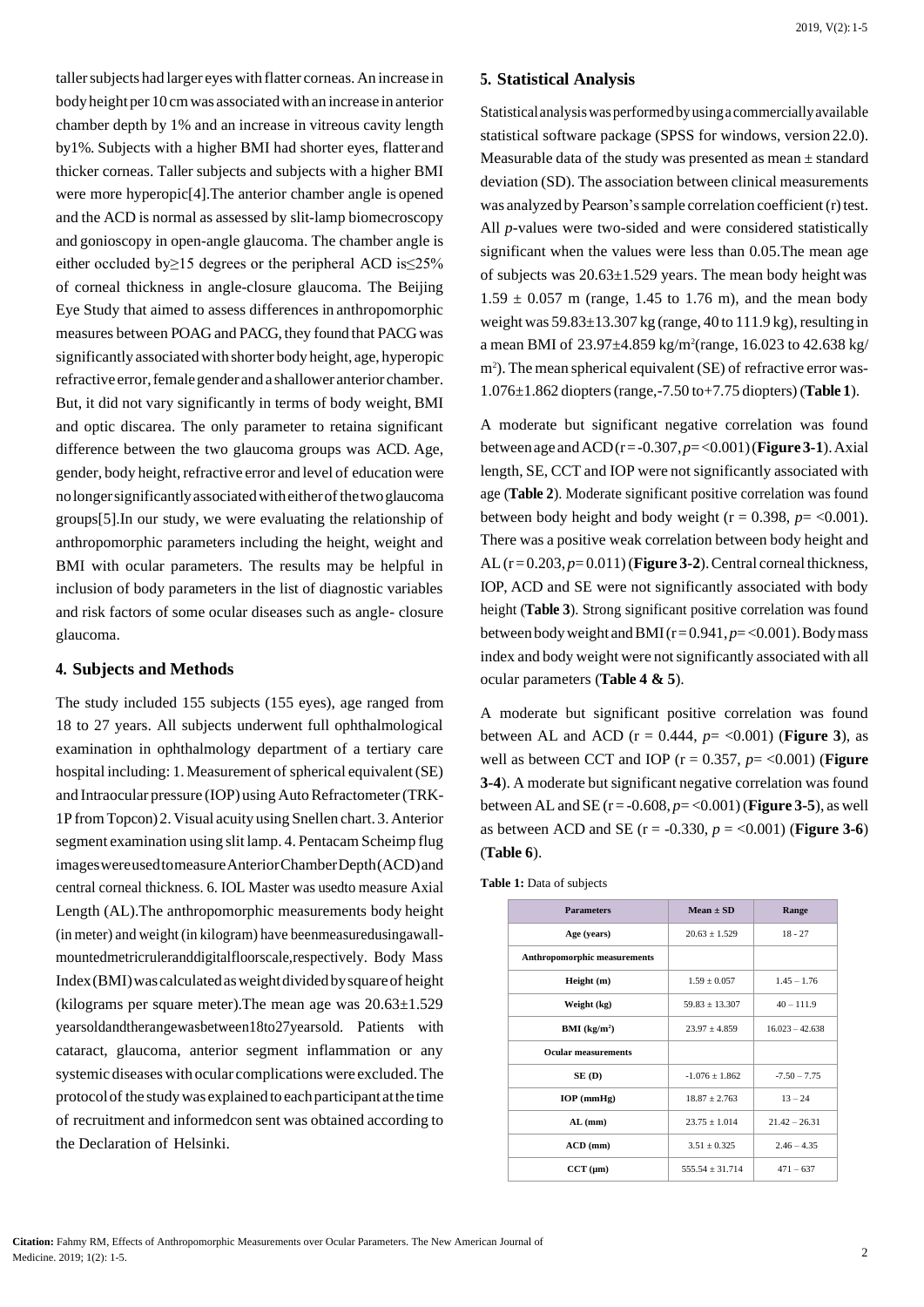#### **Table 2:** Association (bivariate analysis) between age and ocular parameters

| <b>Parameters</b>           | SE    | AL    | ACD        | <b>CCT</b> | <b>TOP</b> |
|-----------------------------|-------|-------|------------|------------|------------|
| Age correlation coefficient | 0.004 | 0.014 | $-0.307$   | 0.107      | $-0.148$   |
| p-value                     | 0.959 | 0.863 | $< 0.001*$ | 0.187      | 0.066      |

\*p-value statistically significant

**Table 3:** Association (bivariate analysis) between body height (measured in m) and clinical parameters

\*p-value statistically significant

| <b>Parameters</b>         | <b>Correlation coefficient</b> | p-value    |
|---------------------------|--------------------------------|------------|
| Body weight               | 0.398                          | $< 0.001*$ |
| Body mass index           | 0.07                           | 0.387      |
| Spherical equivalent      | 0.024                          | 0.685      |
| Intraocular pressure      | $-0.009$                       | 0.911      |
| Axial length              | 0.203                          | $0.011*$   |
| Anterior chamber depth    | $-0.02$                        | 0.806      |
| Central corneal thickness | 0.068                          | 0.398      |

**Table 4.** Association (bivariate analysis) between body weight(measured in kg) and clinical parameters

#### \*p-value statistically significant

| <b>Parameters</b>         | <b>Correlation coefficient</b> | p-value    |
|---------------------------|--------------------------------|------------|
| Body height               | 0.398                          | $< 0.001*$ |
| Body mass index           | 0.941                          | $< 0.001*$ |
| Spherical equivalent      | 0.07                           | 0.387      |
| Intraocular pressure      | 0.109                          | 0.177      |
| Axial length              | 0.076                          | 0.347      |
| Anterior chamber depth    | $-0.037$                       | 0.649      |
| Central corneal thickness | 0.077                          | 0.339      |

**Table5.**Association (bivariate analysis) betweenBMI(measured in kg/m2) and clinical parameters \* p-value statisticallysignificant

| <b>Parameters</b>         | <b>Correlation coefficient</b> | p-value    |
|---------------------------|--------------------------------|------------|
| Body height               | 0.07                           | 0.387      |
| Body weight               | 0.941                          | $< 0.001*$ |
| Spherical equivalent      | 0.074                          | 0.357      |
| Intraocular pressure      | 0.121                          | 0.133      |
| Axial length              | 0.006                          | 0.938      |
| Anterior chamber depth    | $-0.033$                       | 0.684      |
| Central corneal thickness | 0.062                          | 0.44       |

| <b>Table 6.</b> Association (bivariate analysis) between ocular parameters |  |  |  |
|----------------------------------------------------------------------------|--|--|--|
|----------------------------------------------------------------------------|--|--|--|

| <b>Parameters</b>                  | <b>SE</b>  | AL        | <b>ACD</b> | <b>CCT</b> | <b>IOP</b> |
|------------------------------------|------------|-----------|------------|------------|------------|
| correlation coefficient<br>AL.     | $-0.608$   | 1         | 0.444      | 0.150      | $-0.026$   |
| p-value                            | $< 0.001*$ |           | $< 0.001*$ | 0.062      | 0.748      |
| <b>ACD</b> correlation coefficient | $-0.330$   | 0.444     |            | 0.074      | 0.075      |
| p-value                            | $< 0.001*$ | $<0.001*$ | 1          | 0.363      | 0.355      |
| <b>CCT</b> correlation coefficient | $-0.004$   | 0.150     | 0.074      |            | 0.375      |
| p-value                            | 0.964      | 0.062     | 0.363      |            | $<0.001*$  |
| <b>IOP</b> correlation coefficient | 0.026      | $-0.026$  | 0.075      | 0.375      |            |
| p-value                            | 0.752      | 0.748     | 0.355      | $< 0.001*$ | 1          |

Table 7: Different sample sizes, different ethnicity, age range and refractive error measurement techniques

| Author               | Population       | N                 | Age                 | Method            | Ocular parameters |    |
|----------------------|------------------|-------------------|---------------------|-------------------|-------------------|----|
|                      |                  |                   |                     |                   | AL*               |    |
|                      | Singapore<br>951 |                   | A-scan<br>$40 - 81$ | $ACD*$            |                   |    |
| Wong et al. (2001)   | (Adults)         |                   | Ultrasound          |                   | SE*               |    |
|                      |                  |                   |                     |                   | $CR*$             |    |
|                      |                  |                   |                     |                   | AL*               |    |
| Saw et al. (2002)    | Singapore        |                   |                     | A-scan            | $ACD*$            |    |
|                      | (Children)       |                   | $7 - 9$<br>1449     | Ultrasound        | $SE**$            |    |
|                      |                  |                   |                     |                   | $CR*$             |    |
|                      |                  |                   |                     |                   | $AL*$             |    |
| Eysteinsson et al.   | Iceland          | 832               | $55 - 100$          | A-scan            | ACD               |    |
| (2005)               | (Adults)         |                   |                     | Ultrasound        | SE                |    |
|                      |                  |                   |                     |                   | $CR*$             |    |
|                      |                  |                   |                     |                   | $AL^*$            |    |
| Ojaimi et al. (2005) | Australia        | $6 - 13$          |                     | <b>ACD</b>        |                   |    |
|                      | (Children)       | 1765              |                     | <b>IOL</b> Master | SE                |    |
|                      |                  |                   |                     |                   | $CR*$             |    |
| Xu et al. (2009)     | China            | 3191<br>$\geq 40$ |                     | Van Herick        | $ACD*$            |    |
|                      | (Adults)         |                   |                     |                   |                   |    |
|                      |                  |                   |                     |                   | AL*               |    |
|                      |                  |                   |                     |                   | $ACD*$            |    |
| Nangia et al. (2010) | Central India    |                   |                     | $30 - 74$<br>4711 | A-scan            | SE |
|                      | (Adults)         |                   |                     | Ultrasound        | $CR*$             |    |
|                      |                  |                   |                     |                   | CCT               |    |
|                      |                  |                   |                     |                   | IOP               |    |
|                      |                  |                   |                     |                   | $ACD*$            |    |
|                      | China            | 3251              | $45 - 89$           |                   | $CCT*$            |    |
| Xu et al. (2011)     | (Adults)         |                   |                     |                   | SE                |    |
|                      |                  |                   |                     |                   | IOP               |    |
|                      | Turkey           |                   |                     | LenStar           | AL                |    |
| Gunes et al. (2015)  |                  |                   |                     |                   | $ACD*$            |    |
|                      | (Adults)         | 68                | $27 - 69$           |                   | CCT               |    |
|                      |                  |                   |                     |                   | $IOP*$            |    |
|                      |                  |                   |                     |                   | ${\rm AL}^*$      |    |
| Current study        |                  |                   |                     |                   | ACD               |    |
|                      | Saudi Arabia     | 155               | $18 - 27$           | <b>IOL</b> Master | CCT               |    |
|                      | (Adults)         |                   |                     |                   | SE                |    |
|                      |                  |                   |                     |                   | IOP               |    |

\*Significant correlation between ocular parameter and height \*Significant correlation between ocular parameter and BMI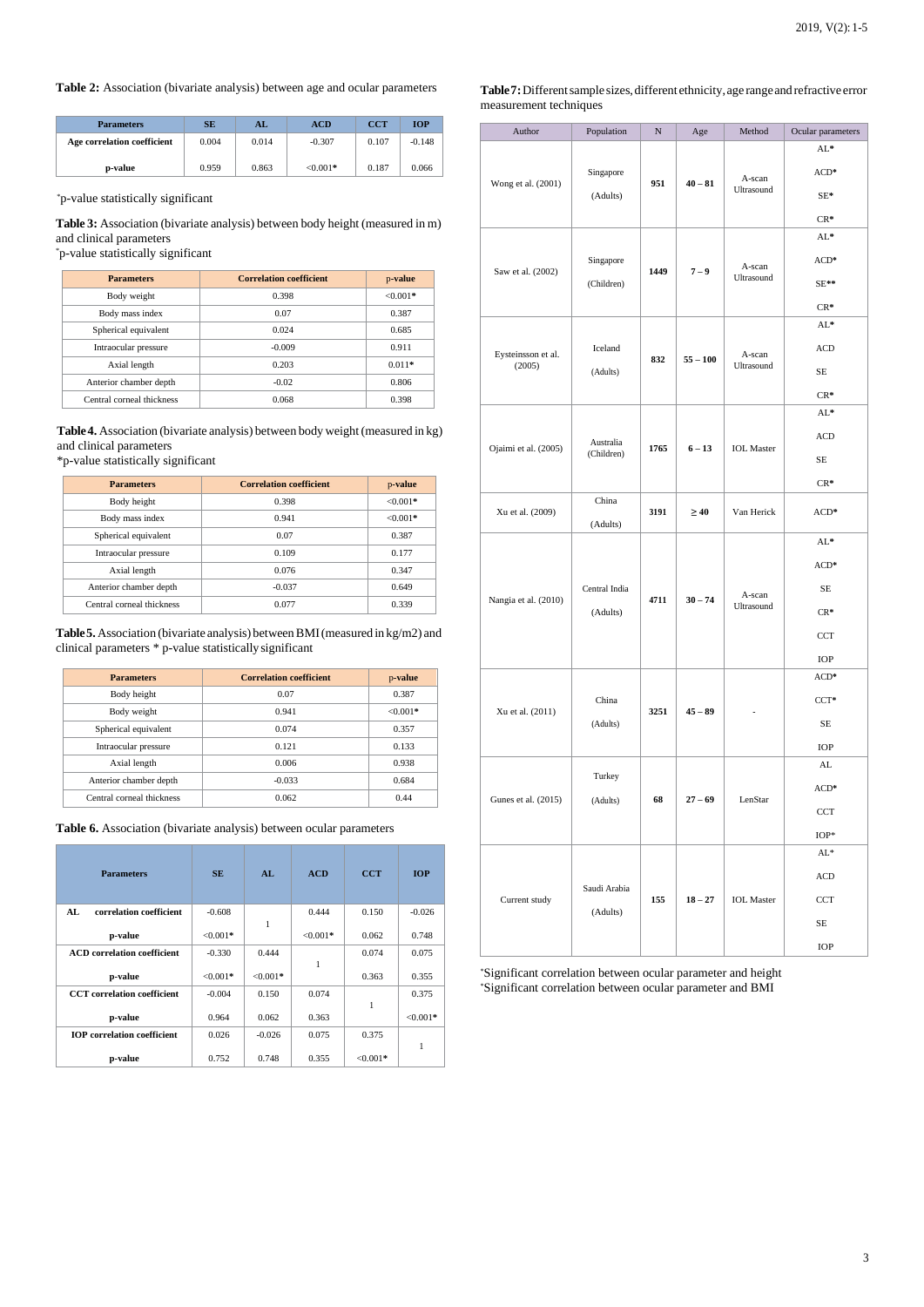

**Figure 1:** Scatter plot between ACD and Age.



**Figure 2:** Scatter plot between AL and height measurements











Figure 5: Scatter plot between SE and AL measurements.



**Figure 6:** Scatter plot between SE and ACD measurements

#### **6. Discussion**

In this study, there was a positive correlation between body height and body weight ( $r = 0.398$ ,  $p = <0.001$ ). Also, there was a positive correlation between body height and AL ( $r = 0.203$ , *p*= 0.011). Central corneal thickness, IOP, ACD and SE were not significantly associated with body height. Body weight was significantly associated with higher BMI  $(r = 0.941, p = 0.001)$ . Body massindex and body weight were notsignificantly associated with all ocular parameters. Age correlated negatively with ACD  $(r = -0.307, p = <0.001)$ . Positive correlation was found between AL and ACD  $(r = 0.444, p = 0.001)$ , as well as between CCT and IOP ( $r = 0.357$ ,  $p = <0.001$ ). A significant negative correlation was found between AL and SE ( $r = -0.608$ ,  $p = <0.001$ ), as well as between ACD and SE  $(r = 0.330, p = 0.001)$ . In Singapore Chinese adults aged  $40$  to  $81$  years, [3] found that adult height was related to ocular dimensions, but does not appear to influence refraction. Taller persons are more likely to has longer AL  $(r =$ 0.333,  $p = 0.001$ , deeper ACDs (r = 0.311,  $p = 0.001$ ), thinner lenses ( $r = -0.242$ ,  $p = <0.001$ ) and flatter corneas ( $r = 0.301$ ,  $p$ )  $=$  <0.001). This study is consistent with the current study except for the correlation between height and ACD. On the other hand, they found that obese adults were mildly more hyperopic  $(r =$  $0.100, p<0.01$ , and this does not correspond to the current study. Similarly, taller Singapore Chinese children aged 7 to 9 years had longer ALs, thinner lenses, deeper ACDs, flatter corneas and moremyopicrefraction.However,obesechildrenhadrefractions tend toward hyperopia [6]. The discrepancies between the results of the twostudies could bedue to differentsample sizes, different ethnicity,agerangeandrefractiveerrormeasurementtechniques